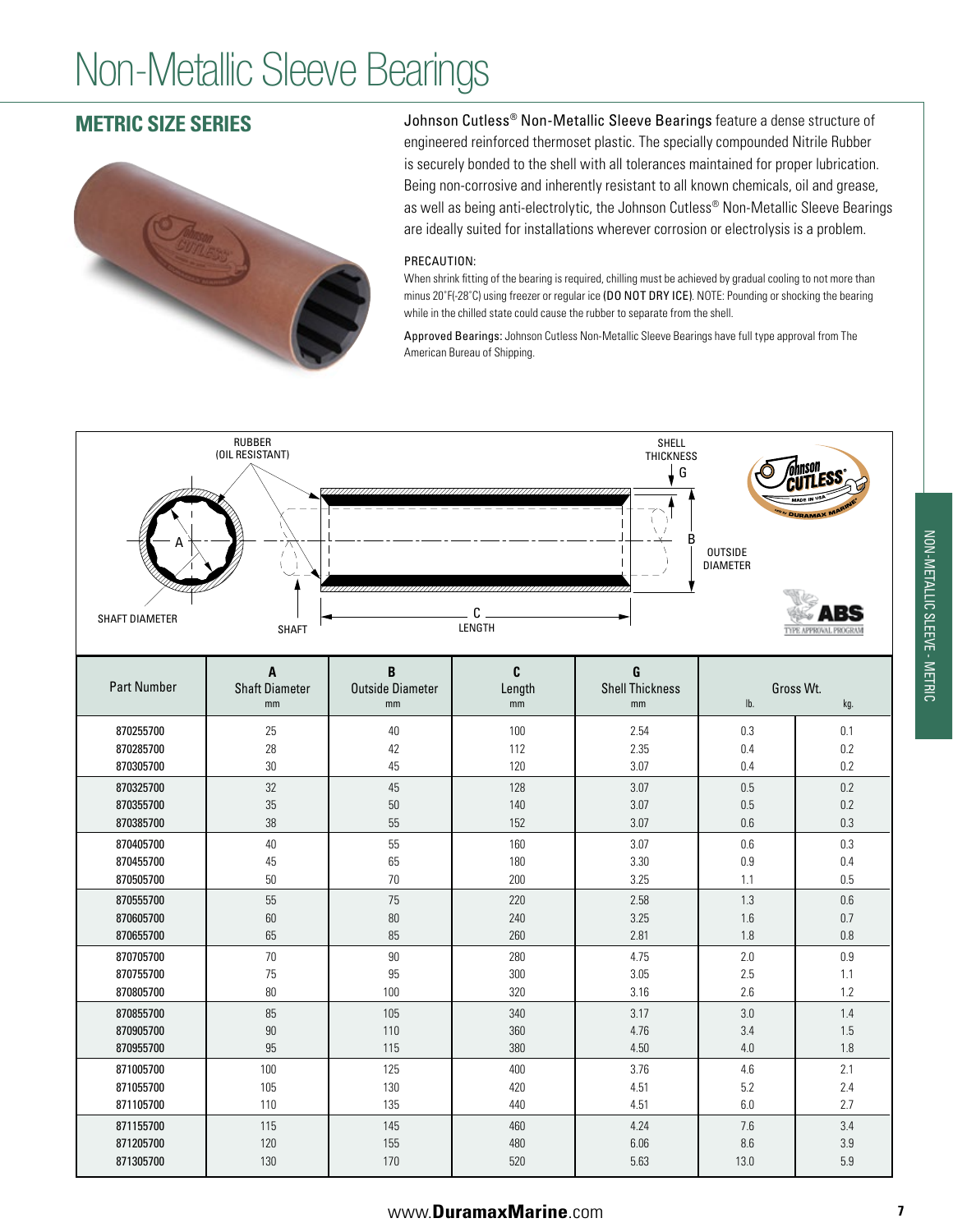# Non-Metallic Sleeve Bearings

## **INCH SIZE SERIES**



Johnson Cutless<sup>®</sup> Non-Metallic Sleeve Bearings feature a dense structure of engineered reinforced thermoset plastic. The specially compounded Nitrile Rubber is securely bonded to the shell with all tolerances maintained for proper lubrication. Being non-corrosive and inherently resistant to all known chemicals, oil and grease, as well as being anti-electrolytic, the Johnson Cutless® Non-Metallic Sleeve Bearings are ideally suited for installations wherever corrosion or electrolysis is a problem.

#### PRECAUTION:

When shrink fitting of the bearing is required, chilling must be achieved by gradual cooling to not more than minus 20˚F(-28˚C) using freezer or regular ice (DO NOT DRY ICE). NOTE: Pounding or shocking the bearing while in the chilled state could cause the rubber to separate from the shell.

Approved Bearings: Johnson Cutless Non-Metallic Sleeve Bearings have full type approval from The American Bureau of Shipping.



| <b>Part Number</b>                  | Code                                  | A<br><b>Shaft Diameter</b><br>inches<br>mm |                         | B<br><b>Outside Diameter</b><br>inches<br>mm |                         | C<br>Length<br>inches<br>mm            |                            | G<br><b>Shell Thickness</b><br>inches<br>mm |                      | Gross Wt.<br>lb.<br>kg. |                   |
|-------------------------------------|---------------------------------------|--------------------------------------------|-------------------------|----------------------------------------------|-------------------------|----------------------------------------|----------------------------|---------------------------------------------|----------------------|-------------------------|-------------------|
| 870193700                           | <b>ALDA</b>                           | 3/4                                        | 19.05                   | 11/4                                         | 31.75                   | 3                                      | 76.20                      | 1/8                                         | 3.18                 | 0.2                     | 0.1               |
| 870223700                           | ALICE                                 | 7/8                                        | 22.23                   | 11/4                                         | 31.75                   | 31/2                                   | 88.90                      | 3/64                                        | 1.19                 | 0.2                     | 0.1               |
| 870223701                           | <b>ANNE</b>                           | 7/8                                        | 22.23                   | $1 \frac{3}{8}$                              | 34.93                   | $3 \frac{1}{2}$                        | 88.90                      | 1/8                                         | 3.18                 | 0.2                     | 0.1               |
| 870223702<br>870253700<br>870253701 | ARDELE<br><b>BABE</b><br><b>BECKY</b> | 7/8<br>$\mathbf{1}$                        | 22.23<br>25.40<br>25.40 | 11/2<br>11/4<br>$1 \frac{3}{8}$              | 38.10<br>31.75<br>34.93 | $3 \frac{1}{2}$<br>$\overline{4}$<br>4 | 88.90<br>101.60<br>101.60  | 1/8<br>1/16<br>3/64                         | 3.18<br>1.59<br>1.19 | 0.3<br>0.2<br>0.2       | 0.1<br>0.1<br>0.1 |
| 870253702<br>870253703<br>870253704 | <b>BETTY</b><br>CANDY<br>CARLA        | 1<br>$\mathbf{1}$                          | 25.40<br>25.40<br>25.40 | 11/2<br>15/8<br>2                            | 38.10<br>41.28<br>50.80 | 4<br>$\overline{4}$<br>4               | 101.60<br>101.60<br>101.60 | 1/8<br>1/8<br>1/8                           | 3.18<br>3.18<br>3.18 | 0.3<br>0.3<br>0.5       | 0.1<br>0.1<br>0.2 |
| 870293700                           | CEIL                                  | 11/8                                       | 28.58                   | 11/2                                         | 38.10                   | 41/2                                   | 114.30                     | 3/64                                        | 1.19                 | 0.3                     | 0.1               |
| 870293701                           | <b>CINDY</b>                          | 11/8                                       | 28.58                   | 15/8                                         | 41.28                   | 41/2                                   | 114.30                     | 1/8                                         | 3.18                 | 0.3                     | 0.1               |
| 870293702                           | CONNIE                                | 11/8                                       | 28.58                   | $1 \frac{3}{4}$                              | 44.45                   | 41/2                                   | 114.30                     | 1/8                                         | 3.18                 | 0.4                     | 0.2               |
| 870293703                           | CORA                                  | 11/8                                       | 28.58                   | $\overline{2}$                               | 50.80                   | 41/2                                   | 114.30                     | 1/8                                         | 3.18                 | 0.5                     | 0.2               |
| 870323700                           | <b>DEENA</b>                          | 11/4                                       | 31.75                   | 11/2                                         | 38.10                   | 5                                      | 127.00                     | 3/64                                        | 1.19                 | 0.2                     | 0.1               |
| 870323701                           | <b>DELLA</b>                          | 11/4                                       | 31.75                   | $1 \frac{3}{4}$                              | 44.45                   | 5                                      | 127.00                     | 1/8                                         | 3.18                 | 0.4                     | 0.2               |
| 870323702                           | <b>DORIS</b>                          | 11/4                                       | 31.75                   | $\overline{2}$                               | 50.80                   | 5                                      | 127.00                     | 1/8                                         | 3.18                 | 0.6                     | 0.3               |
| 870323703                           | <b>DOTTY</b>                          | 11/4                                       | 31.75                   | 21/8                                         | 53.98                   | 5                                      | 127.00                     | 1/8                                         | 3.18                 | 0.6                     | 0.3               |
| 870353700                           | <b>EDNA</b>                           | 13/8                                       | 34.93                   | 17/8                                         | 47.63                   | 51/2                                   | 139.70                     | 1/8                                         | 3.18                 | 0.4                     | 0.2               |
| 870353701                           | <b>ELLEN</b>                          | 13/8                                       | 34.93                   | $\overline{2}$                               | 50.80                   | 51/2                                   | 139.70                     | 1/8                                         | 3.18                 | 0.5                     | 0.2               |
| 870353702                           | <b>ELSA</b>                           | 13/8                                       | 34.93                   | 21/8                                         | 53.98                   | 51/2                                   | 139.70                     | 1/8                                         | 3.18                 | 0.6                     | 0.3               |
| 870353703                           | ERMA                                  | 13/8                                       | 34.93                   | $2 \frac{3}{8}$                              | 60.33                   | 51/2                                   | 139.70                     | 1/8                                         | 3.18                 | 0.9                     | 0.4               |
| 870383700                           | EVA                                   | 11/2                                       | 38.10                   | $\overline{2}$                               | 50.80                   | 6                                      | 152.40                     | 1/8                                         | 3.18                 | 0.5                     | 0.2               |
| 870383701                           | <b>FANNY</b>                          | 11/2                                       | 38.10                   | $2 \frac{3}{8}$                              | 60.33                   | 6                                      | 152.40                     | 1/8                                         | 3.18                 | 0.9                     | 0.4               |
| 870413700                           | FL <sub>0</sub>                       | 15/8                                       | 41.28                   | 21/8                                         | 53.98                   | 61/2                                   | 165.10                     | 1/8                                         | 3.18                 | 0.6                     | 0.3               |
| 870413701                           | <b>FRAN</b>                           | 15/8                                       | 41.28                   | 25/8                                         | 66.68                   | $6 \frac{1}{2}$                        | 165.10                     | 1/8                                         | 3.18                 | 1.1                     | 0.5               |

All Bearings Shown Are Carried in Stock

NON-METALLIC SLEEVE - INCH

NON-METALLIC SLEEVE - INCH

#### **<sup>8</sup>** www.**DuramaxMarine**.com